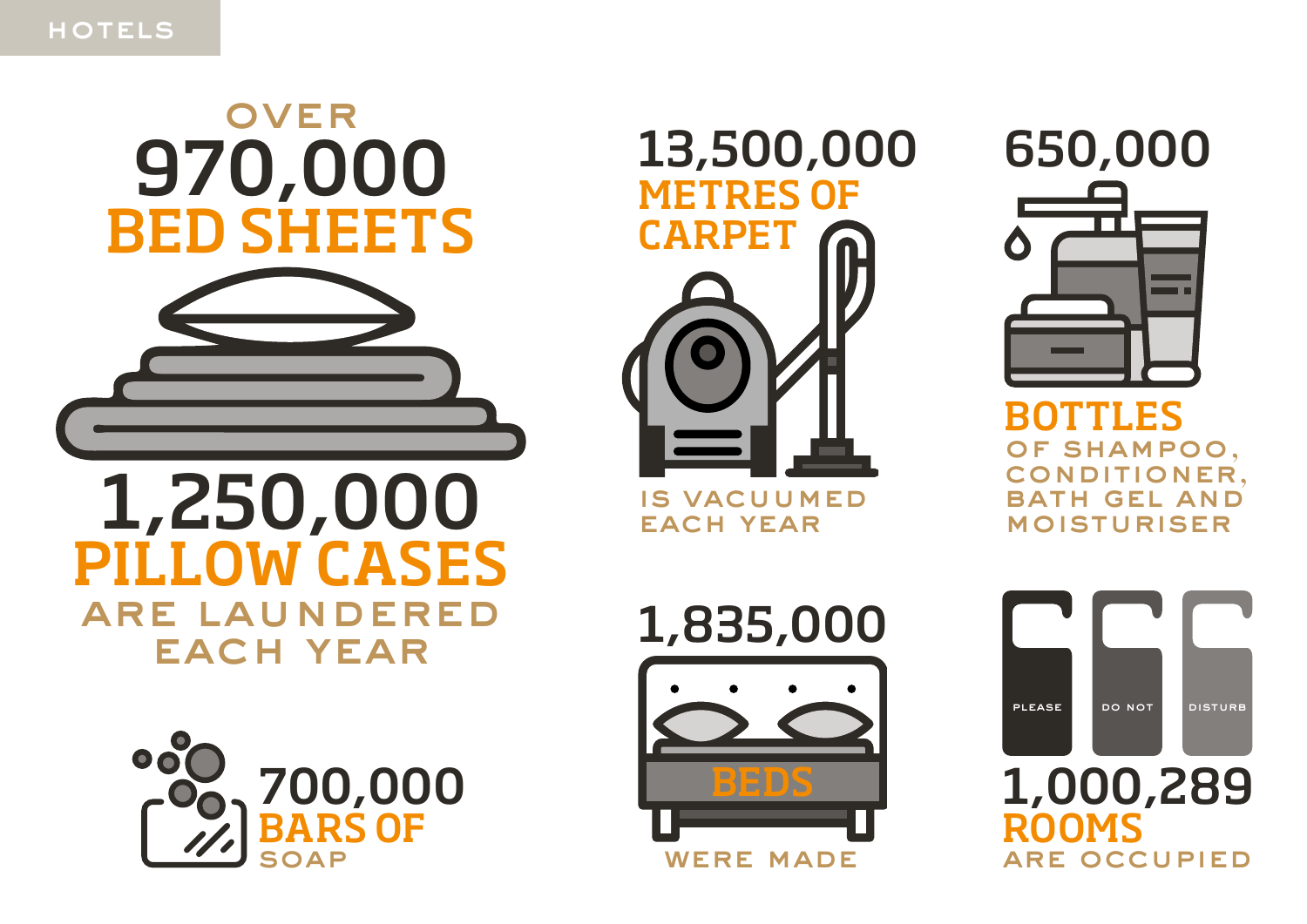## 19 tonnes A whopping





OF ROAST BEEF is prepared EACH YEAR

120,000 **OVER** 

FRESH OYSTERS are eaten EACH YEAR

## OF STRAWBERRIES are used EACH YEAR

40+ FOOD & BEVERAGE



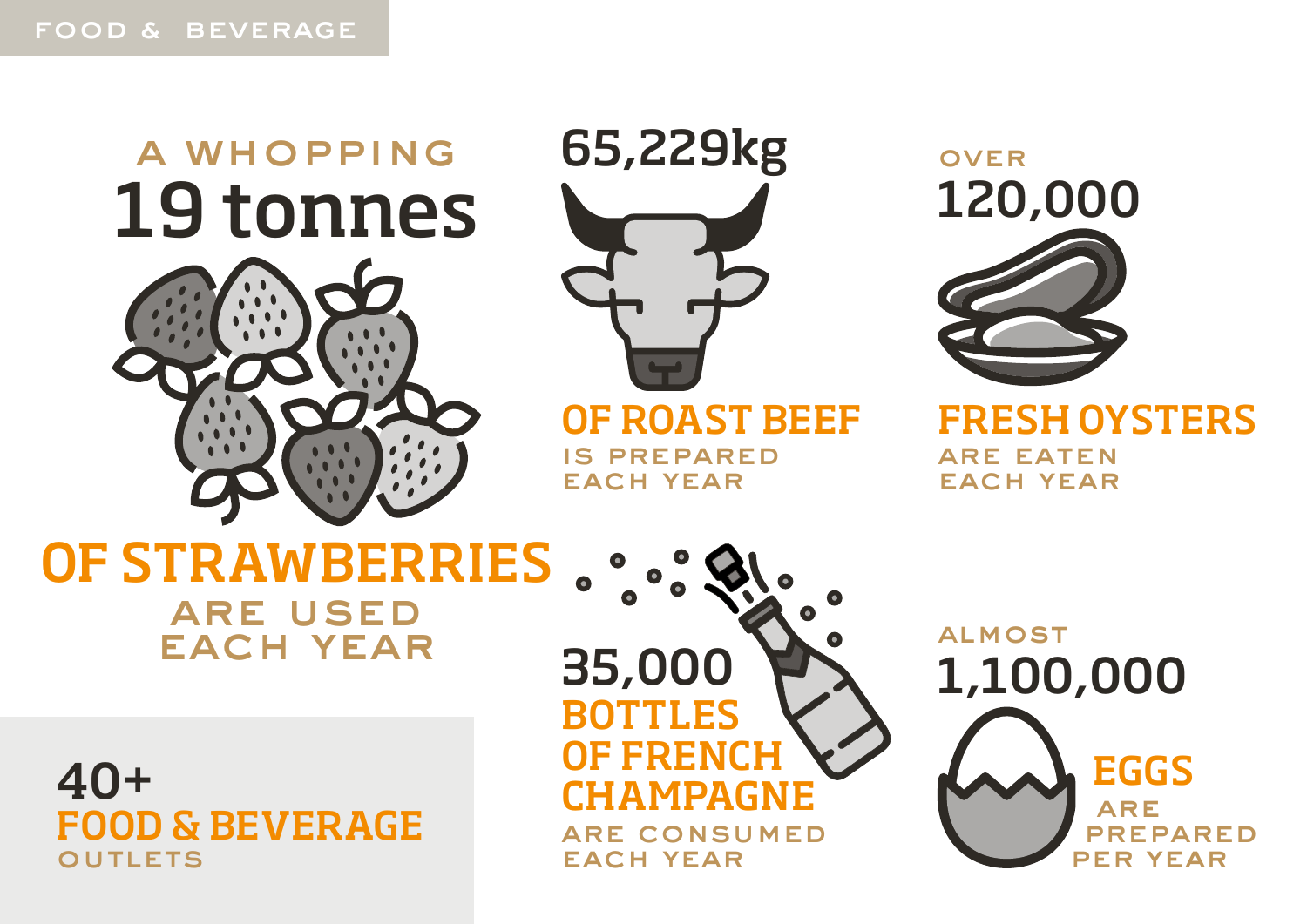



## 28.5 million HANDS OF POKER have been dealt



117 million times HAVE SPUN OVER TYPES OF The Roulette balls

130 million **ALMOST** 



DECKS OF CARD have been SED IN THE past 13 years

WE TRAINED **ALMOST** 1,000  $\bullet$  $\bullet$  $\bullet$ 

NEW DEALERS last year

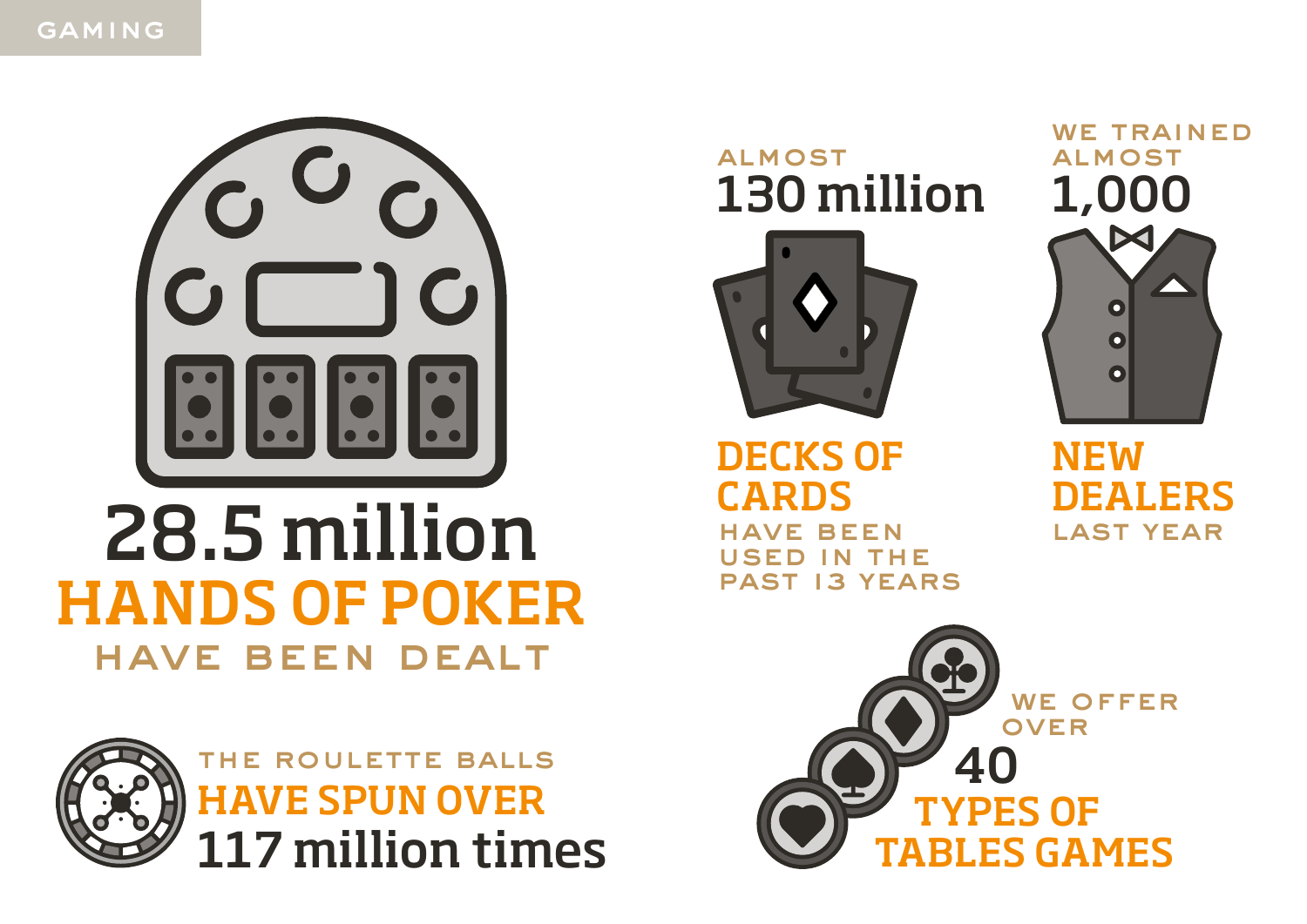### Our employees are from over







43,000 STAFF UNIFORMS are cleaned every week



#### 1 million COMPLIMENTARY STAFF MEALS **OVER**

ATEN PER YEAR through our Staff **RESTAURANT**